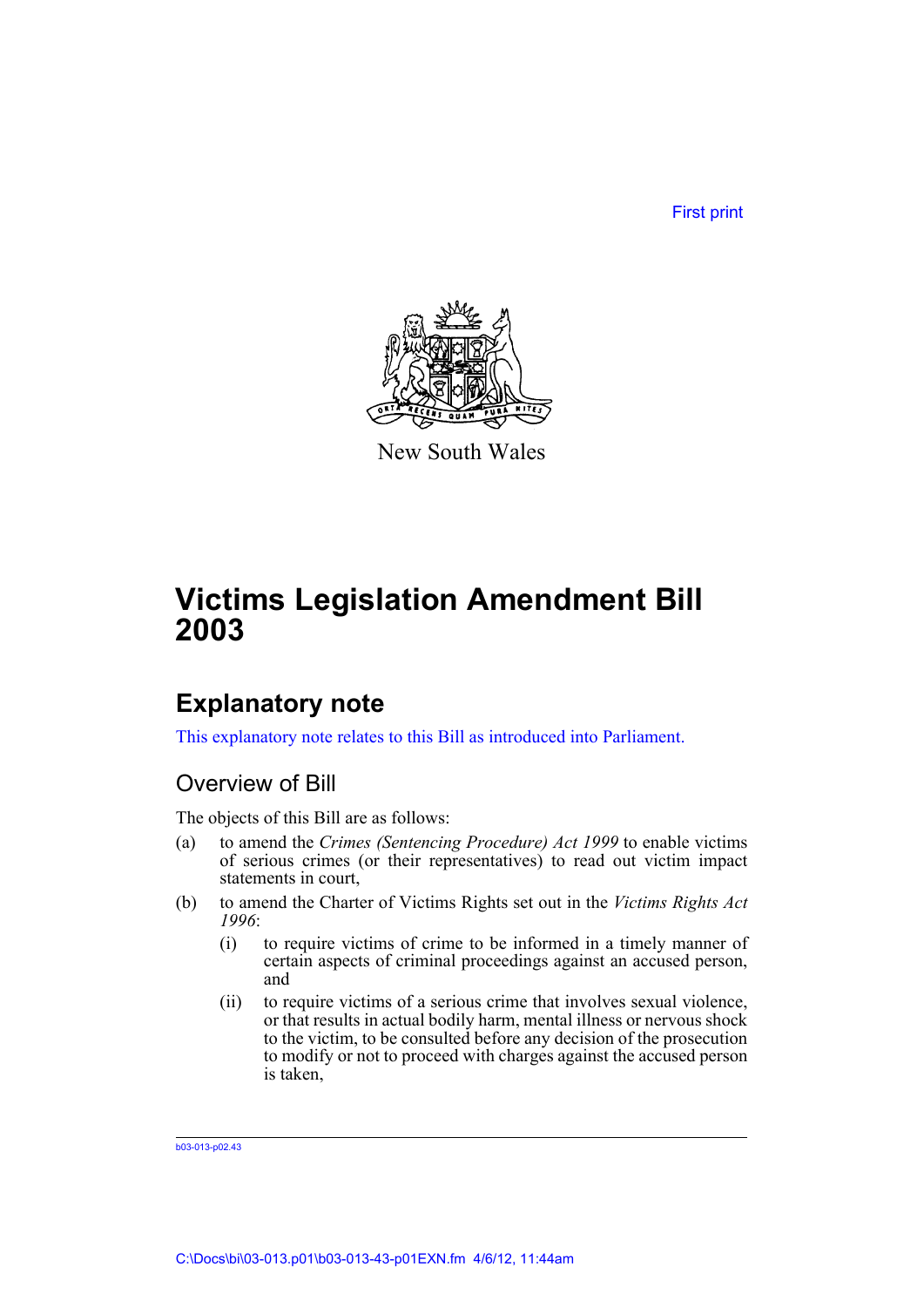Explanatory note

(c) to amend the *Victims Support and Rehabilitation Act 1996* to enable the immediate family of a person who is killed in a motor accident to apply for payments for approved counselling services under the Act if the person's death apparently occurred in the course of the commission of an offence of murder or manslaughter.

### Outline of provisions

**Clause 1** sets out the name (also called the short title) of the proposed Act.

**Clause 2** provides for the commencement of the proposed Act on a day or days to be appointed by proclamation.

**Clause 3** is a formal provision that gives effect to the amendments to the *Crimes (Sentencing Procedure) Act 1999* set out in Schedule 1.

**Clause 4** is a formal provision that gives effect to the amendments to the *Victims Rights Act 1996* set out in Schedule 2.

**Clause 5** is a formal provision that gives effect to the amendment to the *Victims Support and Rehabilitation Act 1996* set out in Schedule 3.

### **Schedule 1 Amendment of Crimes (Sentencing Procedure) Act 1999**

**Schedule 1 [2]** inserts new section 30A into the *Crimes (Sentencing Procedure) Act 1999*. The proposed section allows written victim impact statements that may be received and considered by a court in sentencing proceedings under current provisions of the Act to be read out in court by a victim to whom the statement relates, or a member of the immediate family, or other representative, of the victim. (Under the Act, victim impact statements may be given only in relation to serious offences, for example, those that result in death of or actual physical bodily harm to a person, or that involve an act of actual or threatened violence or an act of sexual assault.)

**Schedule 1 [1]** makes a consequential amendment.

### **Schedule 2 Amendment of Victims Rights Act 1996**

**Schedule 2 [2]** replaces item 6.5 of the Charter of Victims Rights. At present item 6.5 provides that a victim should, on request, be informed about certain aspects of criminal proceedings against the accused person, such as the charges laid against the accused, any decision to modify or not to proceed with charges, the date and place of hearing of any charge laid against the accused, and the outcome of any criminal proceedings and the sentence (if any) imposed.

Explanatory note page 2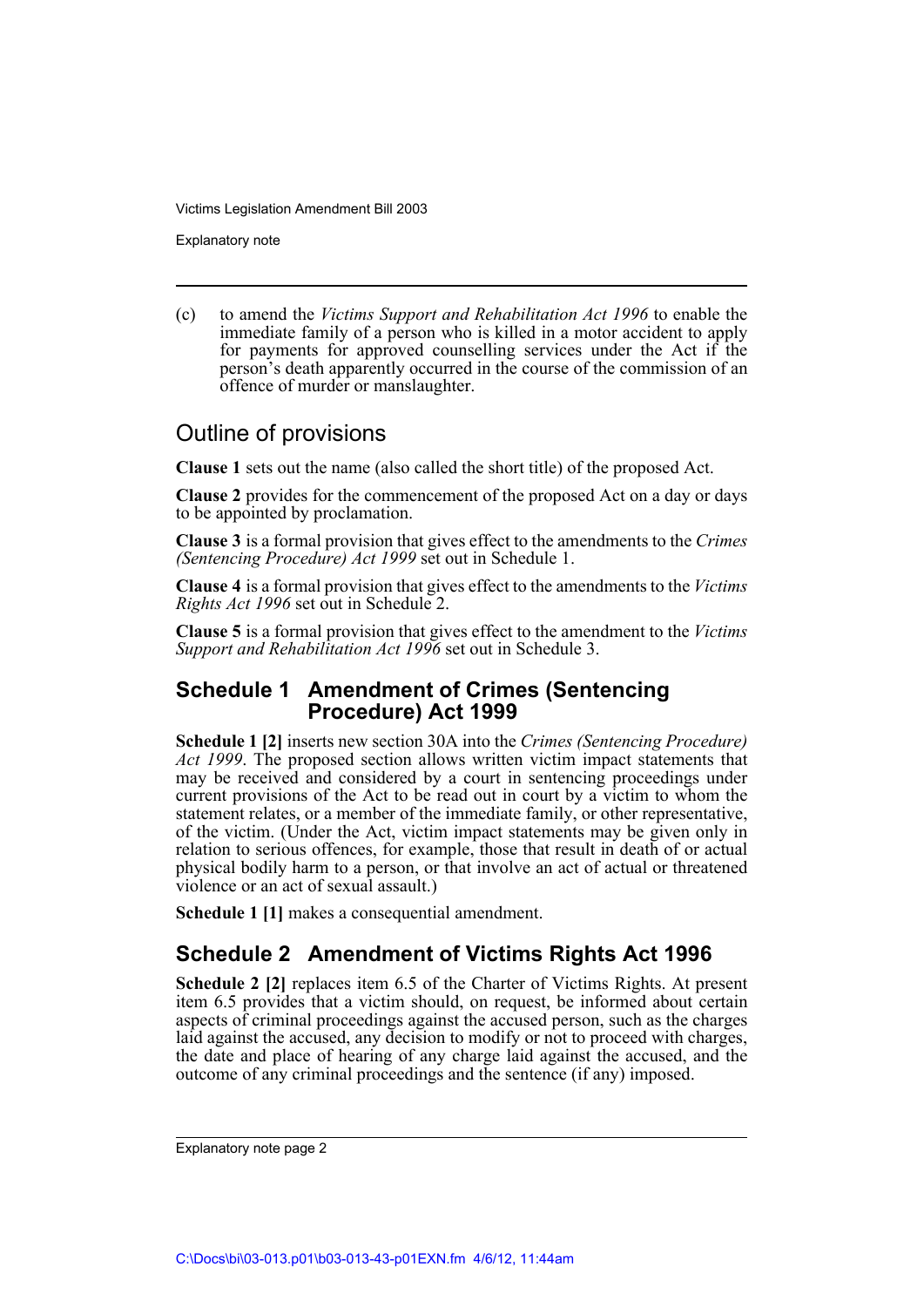Explanatory note

Under proposed item 6.5 (1), a victim does not need to make a request to be given this information. Instead, as a matter of course, the victim should be informed of these aspects in a timely manner.

Proposed item 6.5 (2) provides that if the accused has been charged with a serious crime that involves sexual violence or that results in actual bodily harm, mental illness or nervous shock to the victim, the victim should be consulted before any decision is made by the prosecution to modify or not to proceed with the charges, including any decision to accept a plea of guilty by the accused to a less serious charge in return for a full discharge with respect to the other charges. The victim need not be consulted if the victim does not wish to be consulted, or if the whereabouts of the victim cannot be ascertained after reasonable inquiry.

**Schedule 2 [1]** amends section 5 of the *Victims Rights Act 1996*, which specifies who is a victim of crime for the purposes of the Act. Section 5 provides that if a person dies as a result of an act committed, or apparently committed, by another person in the course of a criminal offence, a member of the person's immediate family is also a victim of crime for the purposes of the Act.

The proposed amendment enables the members of the immediate family of a person who dies as the result of such an act to nominate a representative for the purposes of the Charter of Victims Rights (for example, to receive information provided under the Charter, or to be consulted about a decision to modify or not to proceed with charges against the accused person).

### **Schedule 3 Amendment of Victims Support and Rehabilitation Act 1996**

**Schedule 3** amends the definition of *victim* in section 21 of the *Victims Support and Rehabilitation Act 1996* to enable members of the immediate family of a person who is killed in a motor accident to apply for payments for approved counselling services under the Act if the person's death apparently occurred in the course of the commission of an offence of murder or manslaughter. The Act at present excludes the payment of compensation (including for counselling services) in connection with motor accidents.

Explanatory note page 3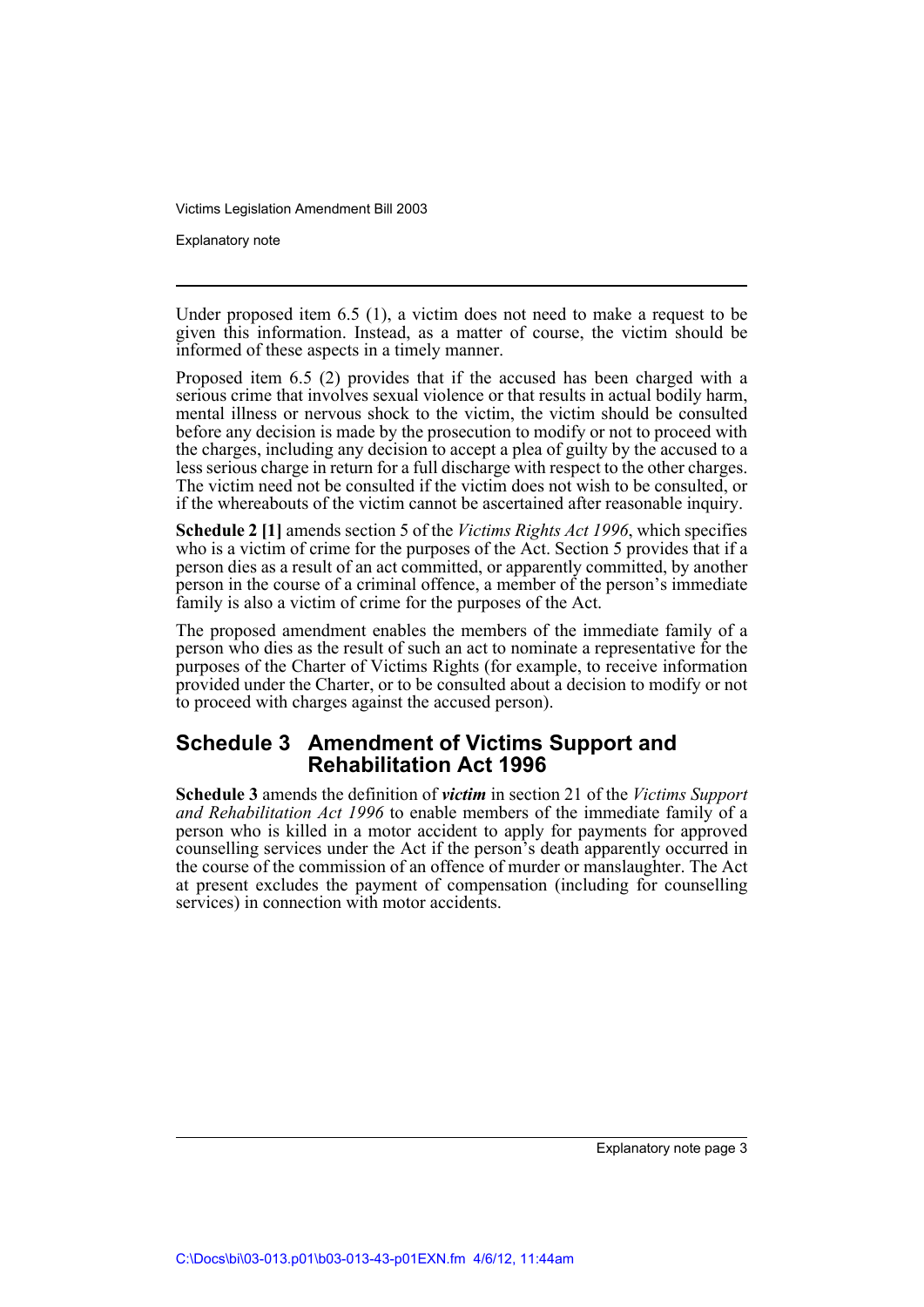Explanatory note

Explanatory note page 4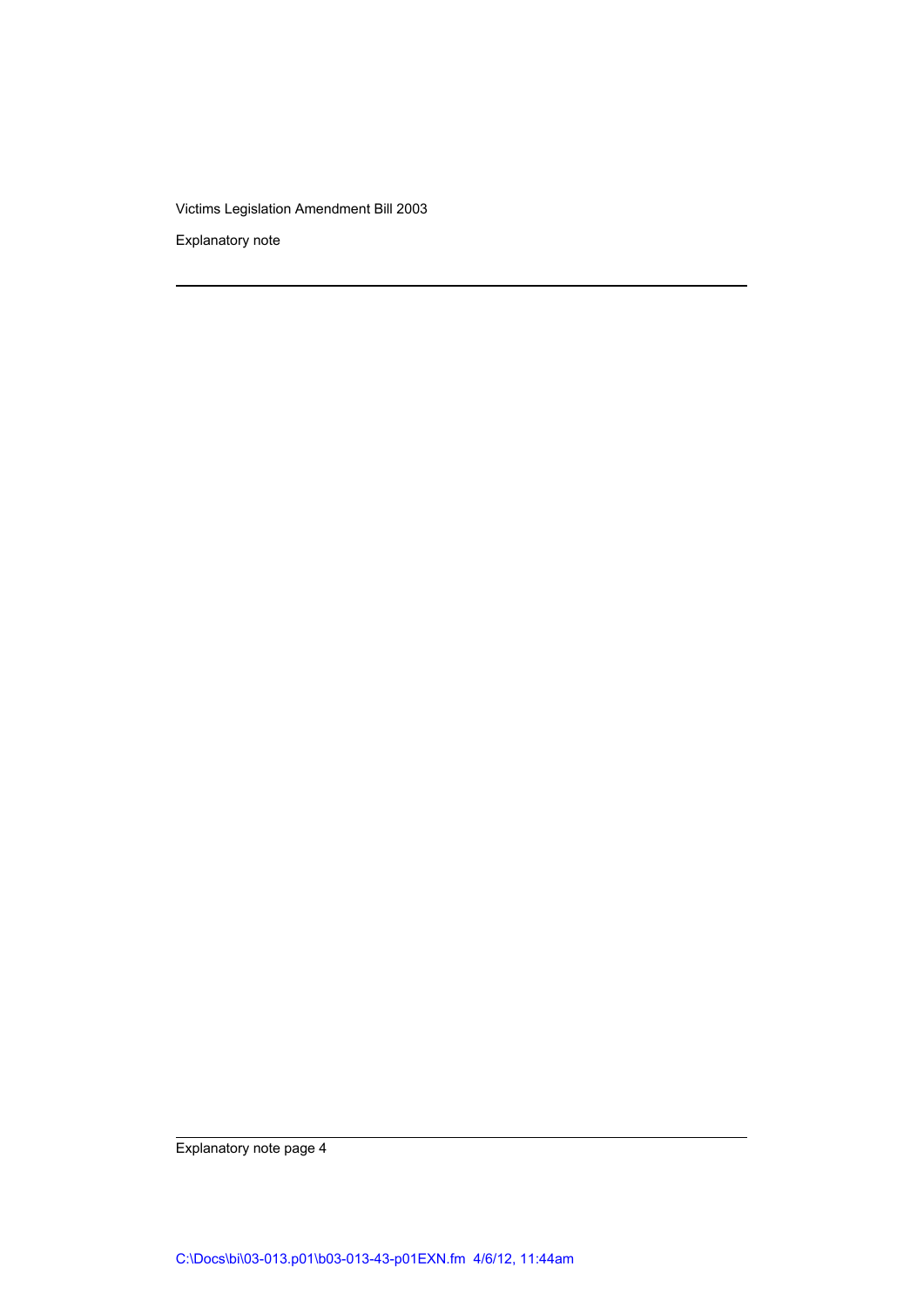First print



New South Wales

# **Victims Legislation Amendment Bill 2003**

## **Contents**

|                  |        |                                                                                                                                                         | Page        |
|------------------|--------|---------------------------------------------------------------------------------------------------------------------------------------------------------|-------------|
|                  |        | Name of Act                                                                                                                                             | 2           |
|                  | 2      | Commencement                                                                                                                                            | 2           |
|                  | 3      | Amendment of Crimes (Sentencing Procedure) Act 1999<br>No 92                                                                                            | 2           |
|                  | 4      | Amendment of Victims Rights Act 1996 No 114                                                                                                             | 2           |
|                  | 5      | Amendment of Victims Support and Rehabilitation Act 1996<br>No 115                                                                                      | 2           |
| <b>Schedules</b> |        |                                                                                                                                                         |             |
|                  | 2<br>3 | Amendment of Crimes (Sentencing Procedure) Act 1999<br>Amendment of Victims Rights Act 1996<br>Amendment of Victims Support and Rehabilitation Act 1996 | 3<br>4<br>5 |

b03-013-p02.43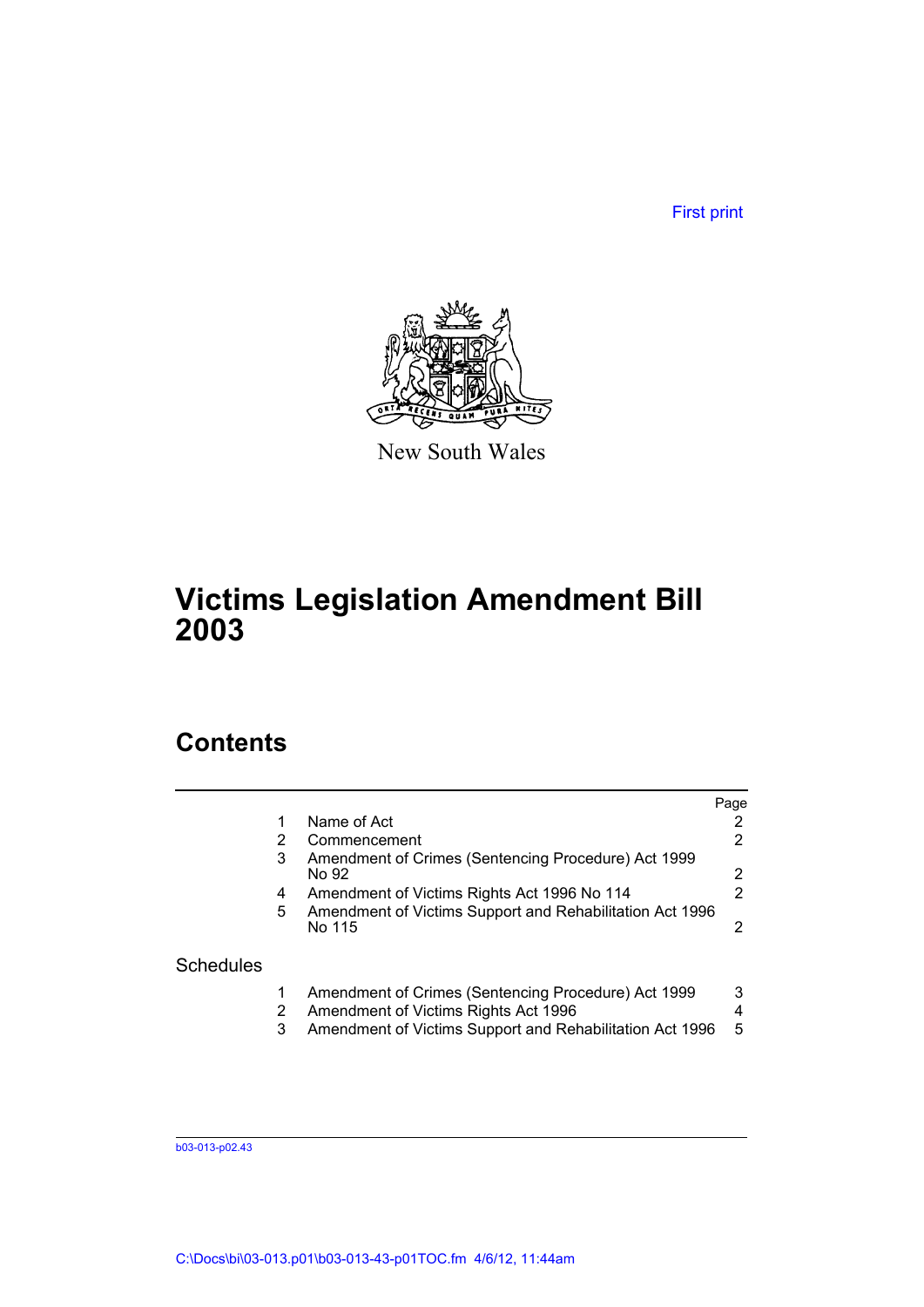Contents

Page

Contents page 2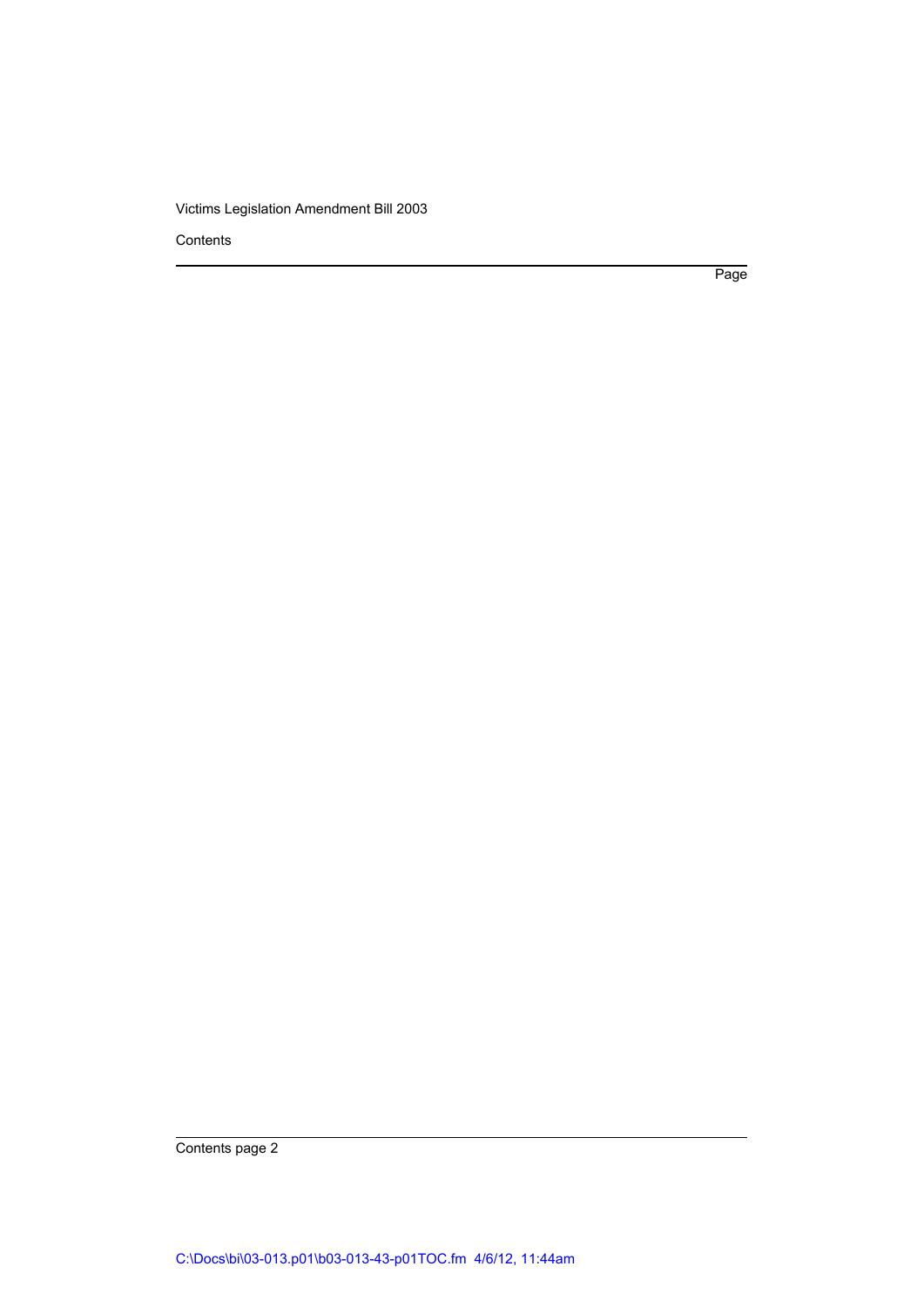

New South Wales

# **Victims Legislation Amendment Bill 2003**

No , 2003

#### **A Bill for**

An Act to amend the *Crimes (Sentencing Procedure) Act 1999* to enable victim impact statements to be read out in court by victims of serious offences or their representatives, to amend the *Victims Rights Act 1996* to provide victims of crime with information about the prosecution of accused persons, and to amend the *Victims Support and Rehabilitation Act 1996* to provide payment for counselling services for family members of certain persons killed by the use of motor vehicles.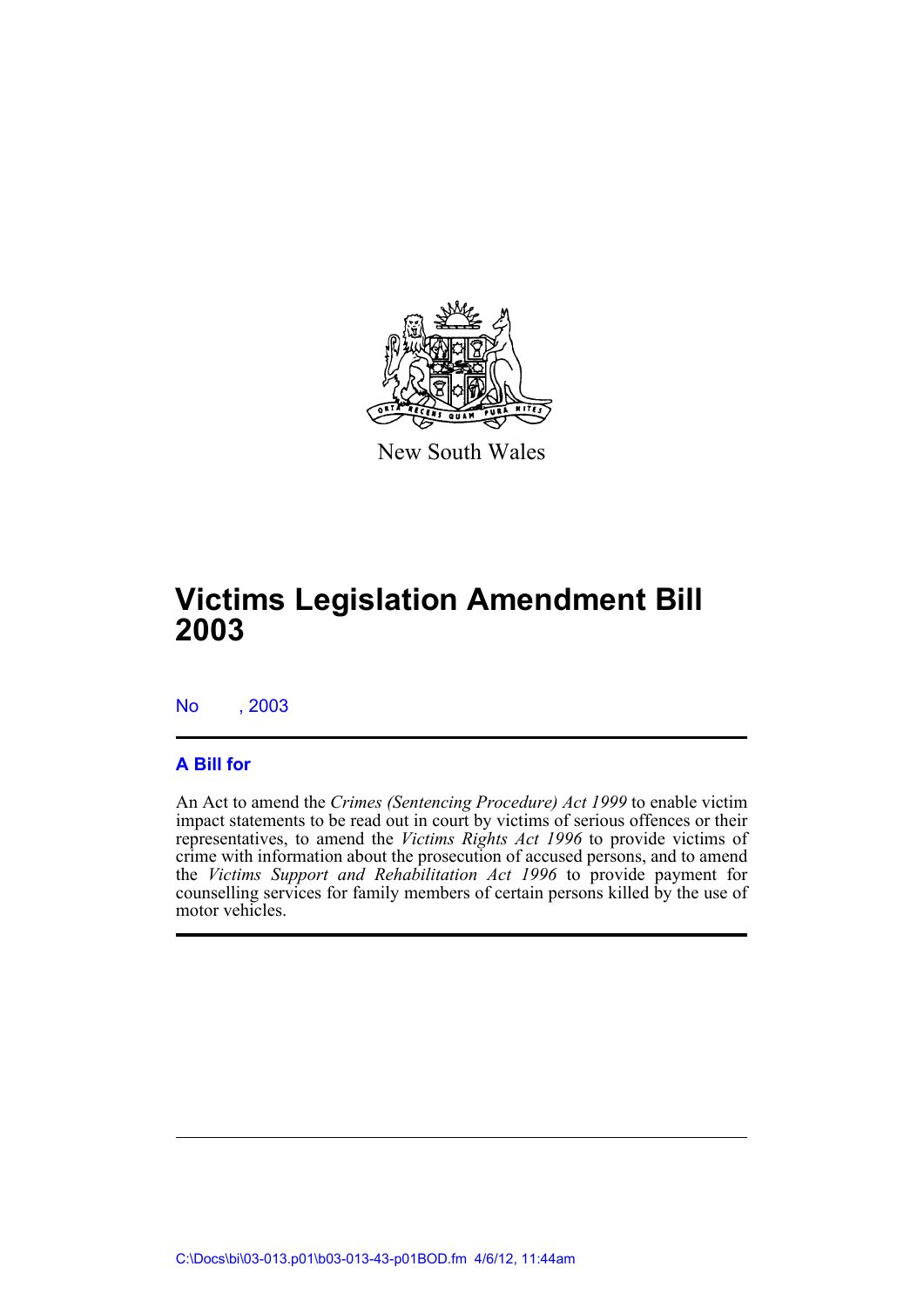<span id="page-7-4"></span><span id="page-7-3"></span><span id="page-7-2"></span><span id="page-7-1"></span><span id="page-7-0"></span>

| The Legislature of New South Wales enacts: |                                                                                         |                |
|--------------------------------------------|-----------------------------------------------------------------------------------------|----------------|
| 1                                          | Name of Act                                                                             | 2              |
|                                            | This Act is the <i>Victims Legislation Amendment Act 2003</i> .                         | 3              |
| $\mathbf 2$                                | <b>Commencement</b>                                                                     | 4              |
|                                            | This Act commences on a day or days to be appointed by<br>proclamation.                 | 5<br>6         |
| 3                                          | Amendment of Crimes (Sentencing Procedure) Act 1999 No 92                               | $\overline{7}$ |
|                                            | The Crimes (Sentencing Procedure) Act 1999 is amended as set out<br>in Schedule 1.      | 8<br>9         |
| 4                                          | Amendment of Victims Rights Act 1996 No 114                                             | 10             |
|                                            | The <i>Victims Rights Act 1996</i> is amended as set out in Schedule 2.                 | 11             |
| 5                                          | Amendment of Victims Support and Rehabilitation Act 1996 No 115                         | 12             |
|                                            | The Victims Support and Rehabilitation Act 1996 is amended as set<br>out in Schedule 3. | 13<br>14       |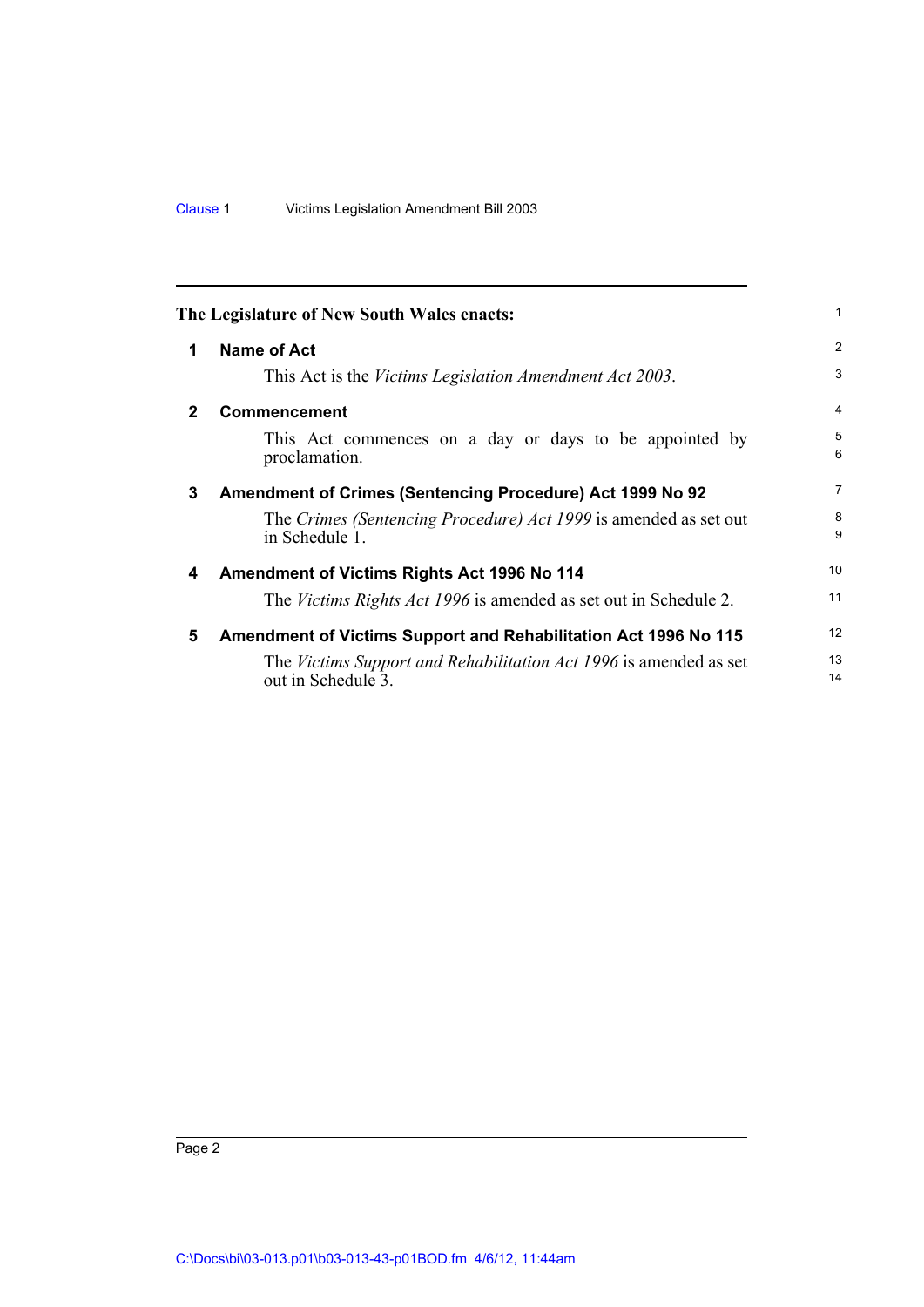Amendment of Crimes (Sentencing Procedure) Act 1999 Schedule 1

1 2 3

#### <span id="page-8-0"></span>**Schedule 1 Amendment of Crimes (Sentencing Procedure) Act 1999** (Section 3)

| [1] | Section 28 When victim impact statements may be received and<br>considered |                    |                                                                 | 4<br>5 |
|-----|----------------------------------------------------------------------------|--------------------|-----------------------------------------------------------------|--------|
|     | Omit "filed" from section 28 (4) (a). Insert instead "given".              |                    |                                                                 |        |
| [2] |                                                                            | <b>Section 30A</b> |                                                                 | 7      |
|     | Insert after section 30:                                                   |                    | 8                                                               |        |
|     | 30A                                                                        |                    | Reading out victim impact statements in court                   | 9      |
|     |                                                                            | (1)                | If a victim impact statement has been duly received by a court, | 10     |
|     |                                                                            |                    | a victim to whom it relates, or a member of the immediate       | 11     |
|     |                                                                            |                    | family, or other representative, of the victim, is entitled to  | 12     |
|     |                                                                            |                    | read out the whole or any part of the statement to the court.   | 13     |
|     |                                                                            | (2)                | The statement may be read out at such time as the court         | 14     |
|     |                                                                            |                    | determines after it has convicted, but before it sentences, the | 15     |
|     |                                                                            |                    | offender.                                                       | 16     |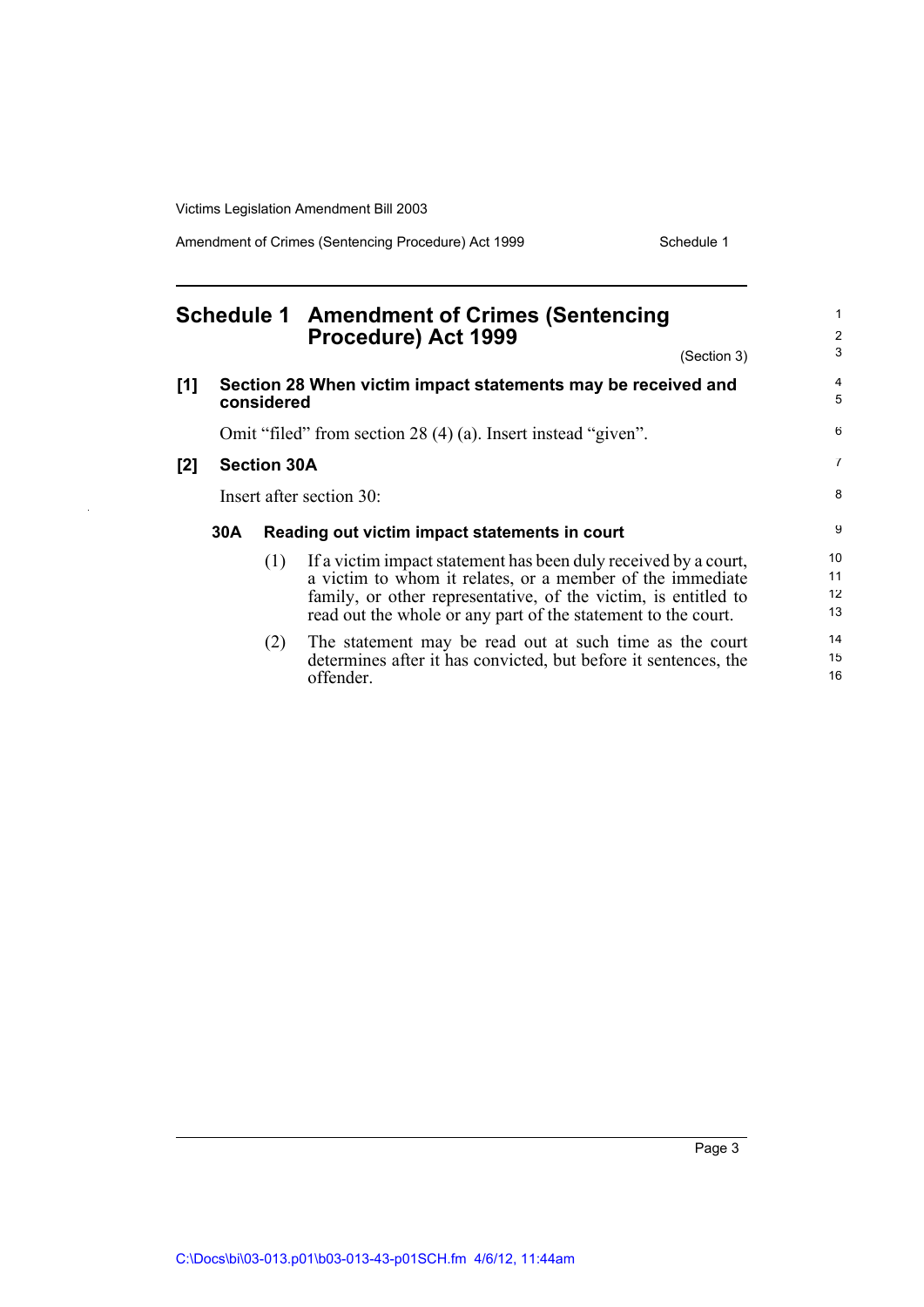<span id="page-9-0"></span>

|     |     |     | <b>Schedule 2 Amendment of Victims Rights Act 1996</b>                                                                                                                                                                                                                                  | (Section 4)                                                                                                                                                                                                                | $\mathbf{1}$<br>$\overline{2}$     |
|-----|-----|-----|-----------------------------------------------------------------------------------------------------------------------------------------------------------------------------------------------------------------------------------------------------------------------------------------|----------------------------------------------------------------------------------------------------------------------------------------------------------------------------------------------------------------------------|------------------------------------|
| [1] |     |     | Section 5 Meaning of victim of crime                                                                                                                                                                                                                                                    |                                                                                                                                                                                                                            | 3                                  |
|     |     |     | Insert after section $5(3)$ :                                                                                                                                                                                                                                                           |                                                                                                                                                                                                                            | 4                                  |
|     |     | (4) | If a person dies as a result of the act concerned and there is<br>more than one member of the person's immediate family,<br>members of the immediate family may nominate a<br>representative for the purposes of the Charter of Victims<br>Rights.                                      |                                                                                                                                                                                                                            | 5<br>6<br>$\overline{7}$<br>8<br>9 |
| [2] |     |     | Section 6 Charter of rights for victims of crime                                                                                                                                                                                                                                        |                                                                                                                                                                                                                            | 10                                 |
|     |     |     | Omit item 6.5. Insert instead:                                                                                                                                                                                                                                                          |                                                                                                                                                                                                                            | 11                                 |
|     | 6.5 |     | Information about prosecution of accused                                                                                                                                                                                                                                                |                                                                                                                                                                                                                            | 12                                 |
|     |     | (1) | A victim should be informed in a timely manner of the<br>following:                                                                                                                                                                                                                     |                                                                                                                                                                                                                            | 13<br>14                           |
|     |     |     | (a)<br>not laying charges,                                                                                                                                                                                                                                                              | the charges laid against the accused or the reasons for                                                                                                                                                                    | 15<br>16                           |
|     |     |     | (b)<br>discharge with respect to the other charges,                                                                                                                                                                                                                                     | any decision of the prosecution to modify or not to<br>proceed with charges laid against the accused,<br>including any decision to accept a plea of guilty by the<br>accused to a less serious charge in return for a full | 17<br>18<br>19<br>20<br>21         |
|     |     |     | (c)<br>the accused.                                                                                                                                                                                                                                                                     | the date and place of hearing of any charge laid against                                                                                                                                                                   | 22<br>23                           |
|     |     |     | (d)<br>sentence (if any) imposed.                                                                                                                                                                                                                                                       | the outcome of the criminal proceedings against the<br>accused (including proceedings on appeal) and the                                                                                                                   | 24<br>25<br>26                     |
|     |     | (2) | A victim should be consulted before a decision referred to in<br>paragraph (b) above is taken if the accused has been charged<br>with a serious crime that involves sexual violence or that<br>results in actual bodily harm, mental illness or nervous shock<br>to the victim, unless: |                                                                                                                                                                                                                            | 27<br>28<br>29<br>30<br>31         |
|     |     |     | (a)<br>be so consulted, or                                                                                                                                                                                                                                                              | the victim has indicated that he or she does not wish to                                                                                                                                                                   | 32<br>33                           |
|     |     |     | (b)<br>after reasonable inquiry.                                                                                                                                                                                                                                                        | the whereabouts of the victim cannot be ascertained                                                                                                                                                                        | 34<br>35                           |

Page 4

 $\ddot{\phantom{a}}$